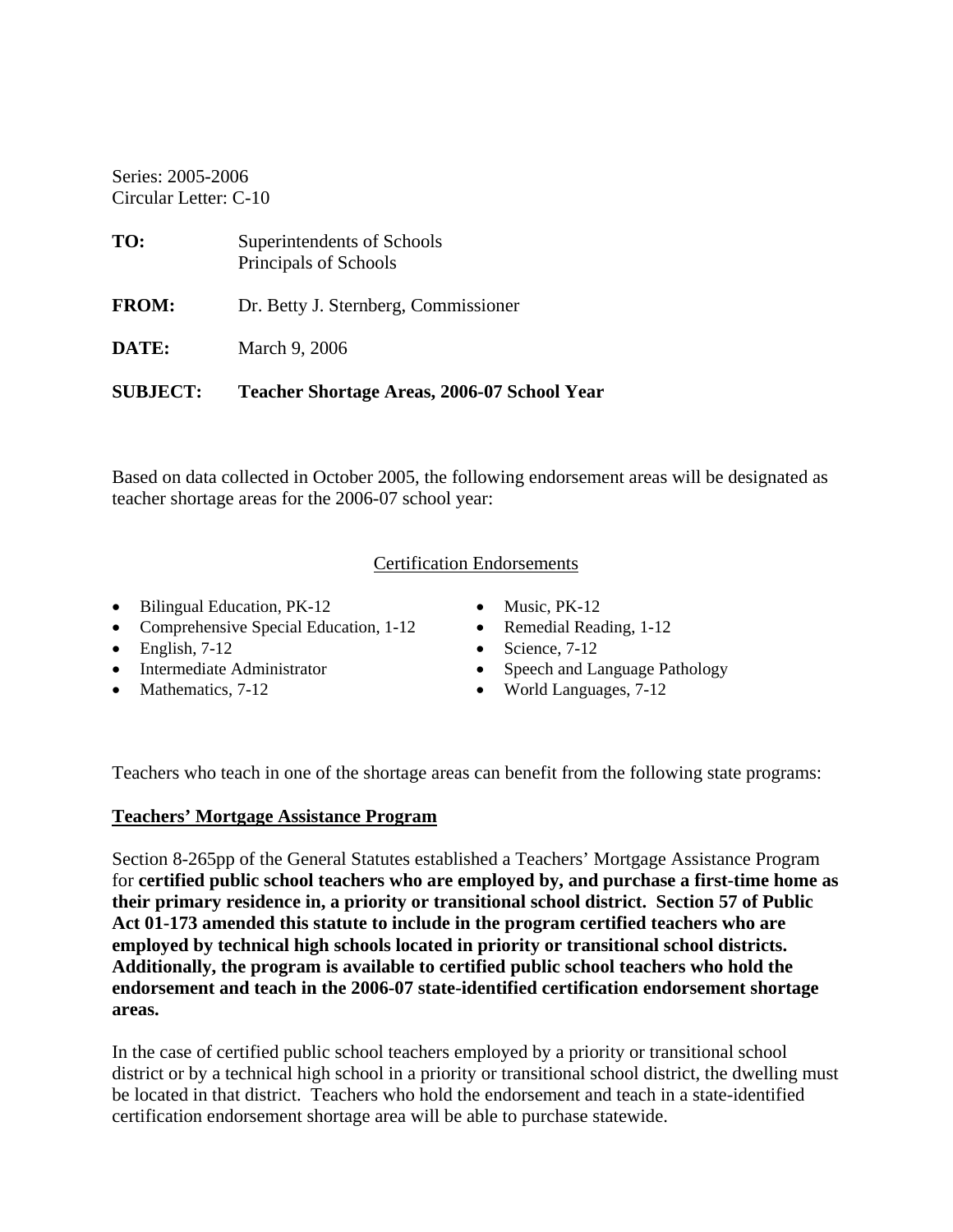Teacher Shortage Areas, 2006-07 School Year March 3, 2006 Page 2

This Teachers' Mortgage Assistance Program is an important incentive to have educators live in the community in which they teach, as well as to address shortage area needs. The program is administered by the Connecticut Housing Finance Authority (CHFA) through their participating lenders.

All eligible teachers seeking a mortgage through this program will be required to have a Statement of Eligibility signed by the Superintendent of Schools. Attached is the Statement of Eligibility that you may copy and distribute to eligible teachers. This signed Statement will be required by the mortgage lender for proof of eligibility.

**Any questions or concerns regarding the Teachers' Mortgage Assistance Program may be directed to the Single Family Underwriting Unit at CHFA, at (860) 571-3502.** 

#### **Rehiring of Retired Teachers**

Retired teachers may be reemployed without being subject to the earnings limit if they teach in a subject shortage area for the school year in which they are being employed. This employment may be for up to one full school year and may, with prior approval of the Teachers' Retirement Board, be extended for an additional year. If you have questions about this program, please contact Darlene Perez at the Teachers' Retirement Board at (860) 241-8401.

Questions concerning the designation of teacher shortage areas may be directed to Sarah Ellsworth either via email at sarah.ellsworth@po.state.ct.us or by phone at (860) 713-6872.

BJS/se

Attachments